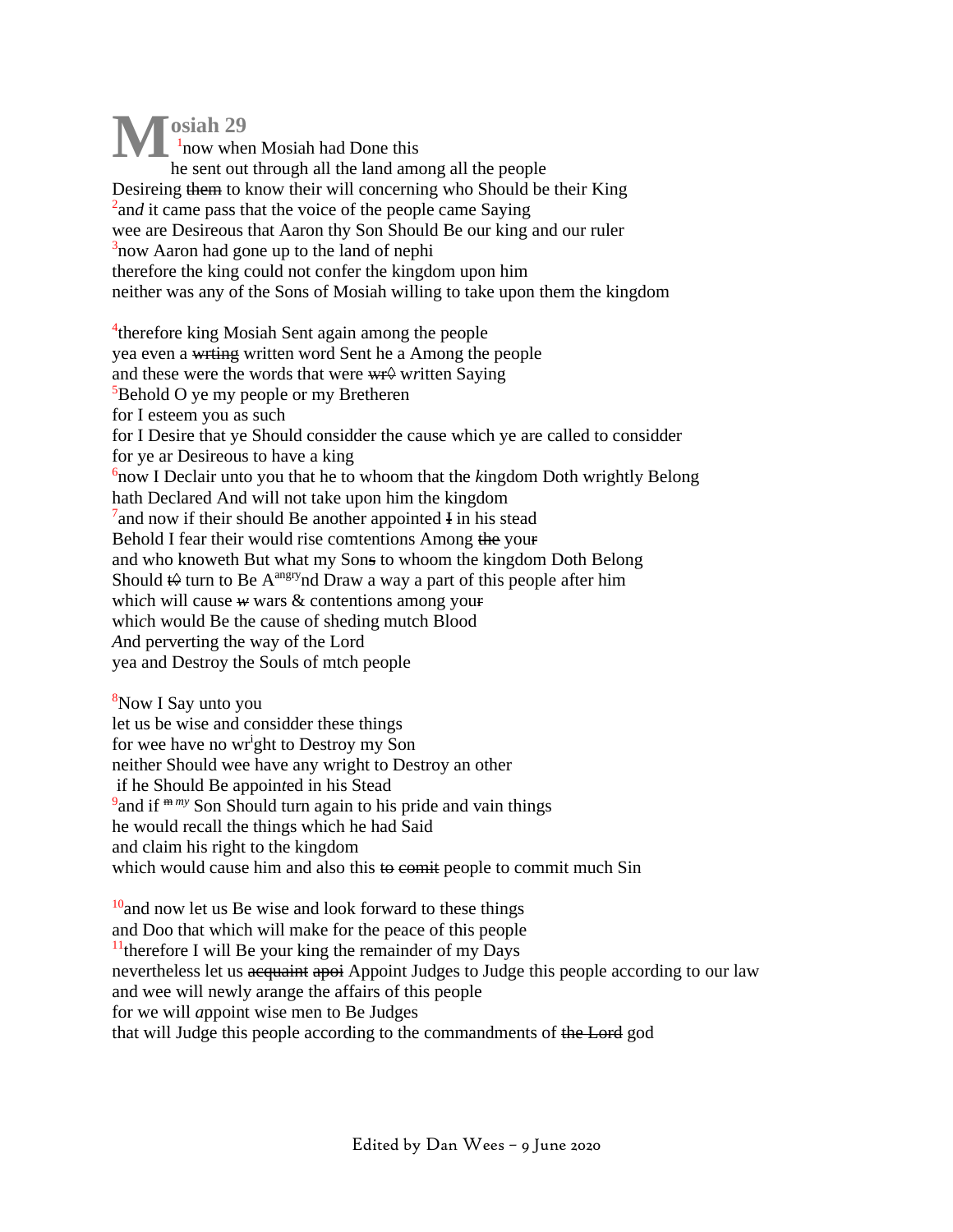$12$ now it is Better that a man Should Be Judged of god than of man for the Judgements of god are allways Just but the Judgements of  $\Diamond \Diamond e$  not man are not allways Just <sup>13</sup>therefore if it w*as* possible that ye Could have Just men to be your Judges kings which would establish the laws of god and Judge this people accordeng <sup>to</sup> his commandments yea if ye could have men for your kings which would Do even as my father Benjamin Did for this people I say unto you if this could  $\diamondsuit$  allway Be the Case then it would Be expedient that ye sould allway*s* have kings to rule over you

<sup>14</sup> and Even I my self have laboured with all the power and facul of facualties which I have posessed to teach you the Commandments of god and to Establish peace through out the land that there Should Be no wars nor Contentions no Stealling nor plundering nor murdering nor no manner of anniqity <sup>15</sup>and who*soever* hath Committid aniqity him have I punished according to the Crime which he hath Committed according to the law which hath been given to us by our farthers

 $16$ now I say unto you that because all men are not Just it is not Expedient that ye Should ha<sup>e</sup>v a king or kings to rule over you  $17$  for behold how muthch iniqity Doth one wicked king Case to be Committed yea and what greate Destruction <sup>18</sup>yea remmbering N°ah his wickedness and his abominations and also the wickedness and abominations of his people behold what greate Distruction Did Come upon them and also bcause of their Eniqui<sup>i</sup>ties they were braught into bondage <sup>19</sup>and were it not for the iterposition of the*i*r allwise Creator and this because of their Cinsere ripentan*c*e th*ey* must unavoidably remain in bondage ultil now,  $20$ <sub>but behold he did deliver them</sub> bcause they diid did humble themsel*v*es before him & they cryed mightily unto him he did deliver them out of bondage & thus doth the Lord work with his Power in all cases among the children of men extending the arm of mercy towards them that put their trust in him,

 $21\&$  behold, now I say unto you yea cannot death remove an iniquitous King save it be through much contention & the sheding of mu*c*h blood,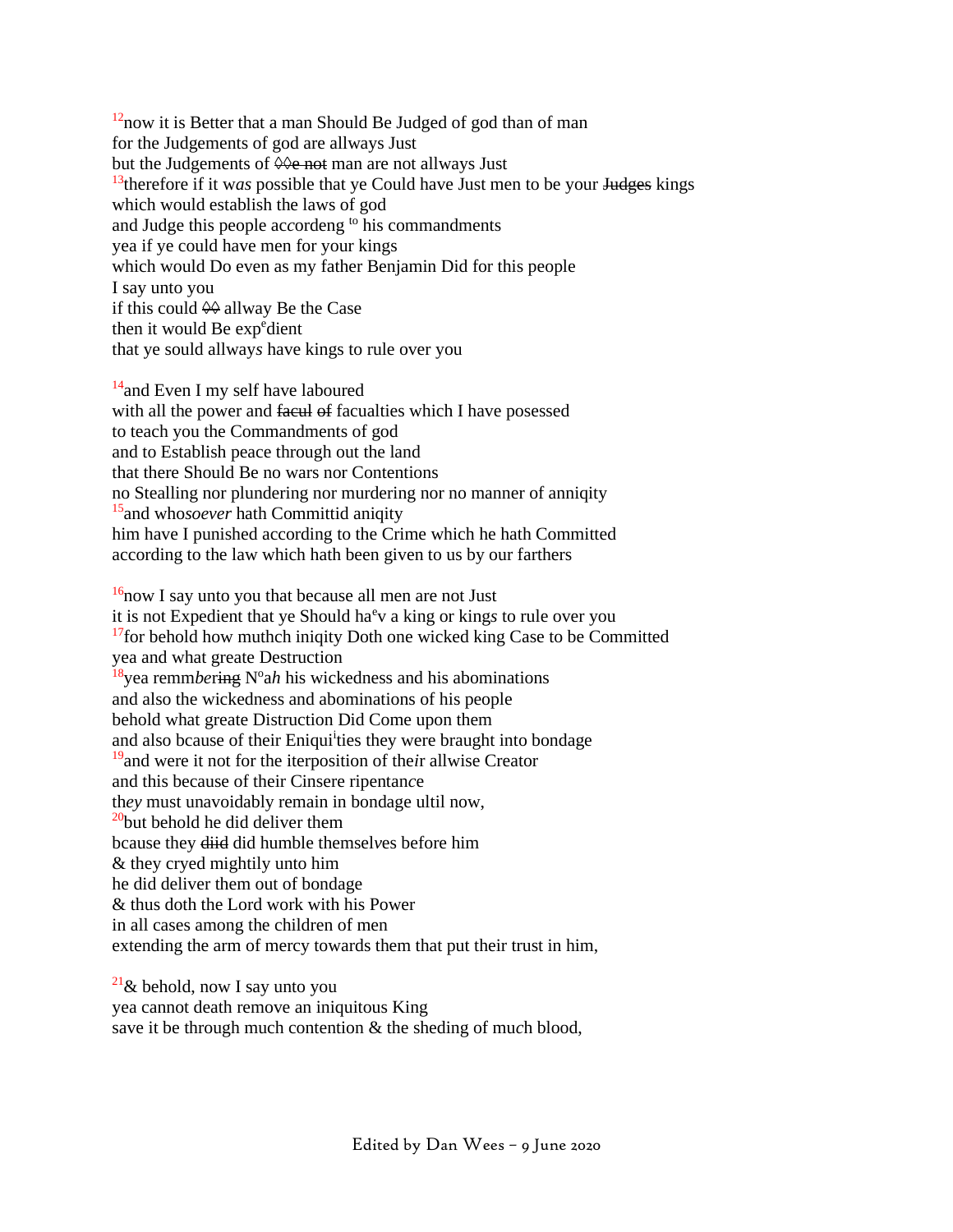$^{22}$  for bhold he hath his friends in iniquity & he keepeth his guards about him and he teareth up the Laws of those which have reigned in righteousness before him & he trampleeth under his feet the commandments of God <sup>23</sup>& he enacteth Laws & sendeth them forth among his people, yea Laws after <sup>the</sup> manner of his own wickedness & whosoever doth not obey his Laws he causeth to be destroyed & whosoever doth rebel against him he will send his armies against them to war & if he can he will destroy them & thus an unrighteous King doth pervert the ways of all righteousness.

 $^{24}$ And now behold I say unto you it is not expedien<sup>t</sup> that such abominations should come upon you  $25$ therefore choose you by the voice of the people Judges that ye may be Judged according to the Laws which hath been given you by ourt Fathers which are correct & which was given them by the hand of the Lord,  $\frac{26}{100}$  is not common that the voice of the poeple desireth anything contrary to that which is right but it is common for the lesser part of the people to desire that which is not right, therefore this shall ye observe & make it your law to do your business by the voice of the people  $27\&$  if the time comeeth that the voice of the people doth choose iniquity then is the time that the Judgments of God will come upon you

yea then is the time he will visit you with great destruction

even as he hath h<sup>i</sup>therto visited this land

 $28$ and now if ye have Judges

& they do not Judge you according to the law which has been given

ye can cause that he may be Judged of a higher Judge

<sup>29</sup>if your hi*er* Judges Doth not Judge righteous Judgements

yea Shall cause that a Small number of your lower Judg*e*s

Should be gethered to gether

and they Sholl Juddge hie your hier Judge*e*s

according to the Co voice of the people

 $30\&$  I Commanded you to Do these thing in the fear of the lord

& I Commanded you to Do these thi*n*gs & that ye have no king

that if these people Commit Sins and iniquit*i*es

they Shall be answered upon thier own heads

 $31$  for behold I Say unto you

the Sins of many poo*p*le have been Causd by the Eniquities of their king*s* therefore the*ir* their *E*niquities are answered upon the heads of their kings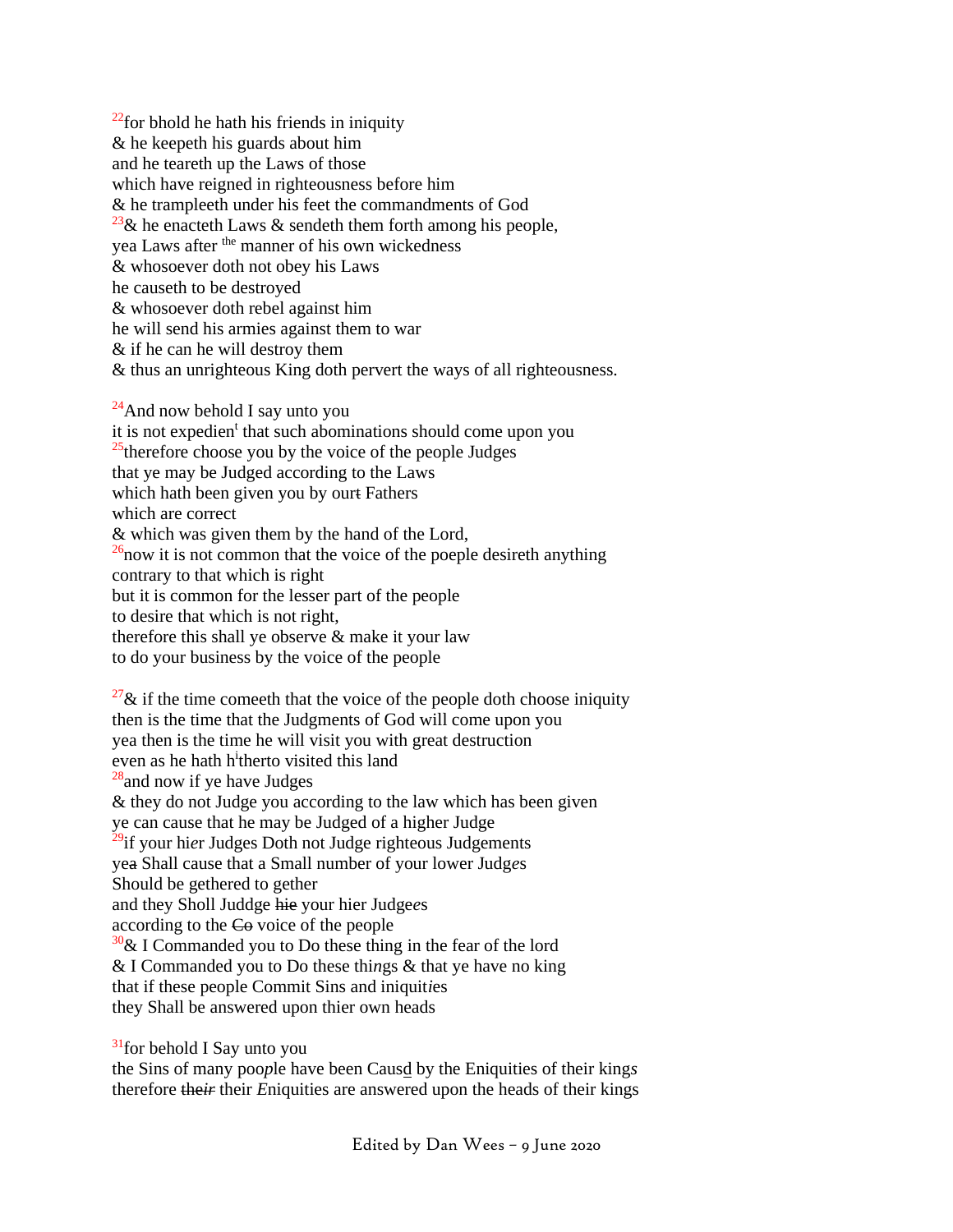<sup>32</sup> and now I desire that this people unequallity Should be no more in this land Espesally among this my people but I Desire that this land be a land of liberty and Every man may Enjoy his wrights and priveleiges alike so long as the lord Seas fit that wee may live and iherit the land yea Even as long as any of our posterity remaineth upon the face of the land

 $33$ <sub>33</sub> and many more things Did king Mosiah wrte unt them unfolding unto them all the treyals and troubals a righto<sup>o</sup>us king yea all the travels of Soul for their people and also all the murmerings of the p*eo*ple to their king and he Explained it all unto them  $34$  and he told them that these things had ought not to be but that the burden Should Come upon all the people that Every man might bear his part

 $35$  and he also unfolded unto them all the disdvantages they should laboured under by having an unrighteous King to rule over them  $36\text{year}$  all his iniquities & abominations and all the wars and Contentions and blood shed and the stealing and the plundering, and the committing of whoredoms and all manner of iniquities which cannot be innumerated telling them that these things aught not to be that they was expressly repugnant to the command *m*ents of God.

 $37$ And now it came to pass aftir King Mosiah had sent these things forth among the people the were convinced of the truth of his words  $38$ <sup>8</sup>therefore they relinquished their desires for a King and became exceedingly anxious that every man should have an equal chance throughout all the land yea & every man exprest a willingness to answer for his own sins,  $39$  therefore it came to pass that they assembled themselves together in bodies throughout the land to cast in their voices concerning who should be their Judges to Judge them according to the Law which had been given them & they were exceedingly rejoiced because of the liberty which had been granted unto them